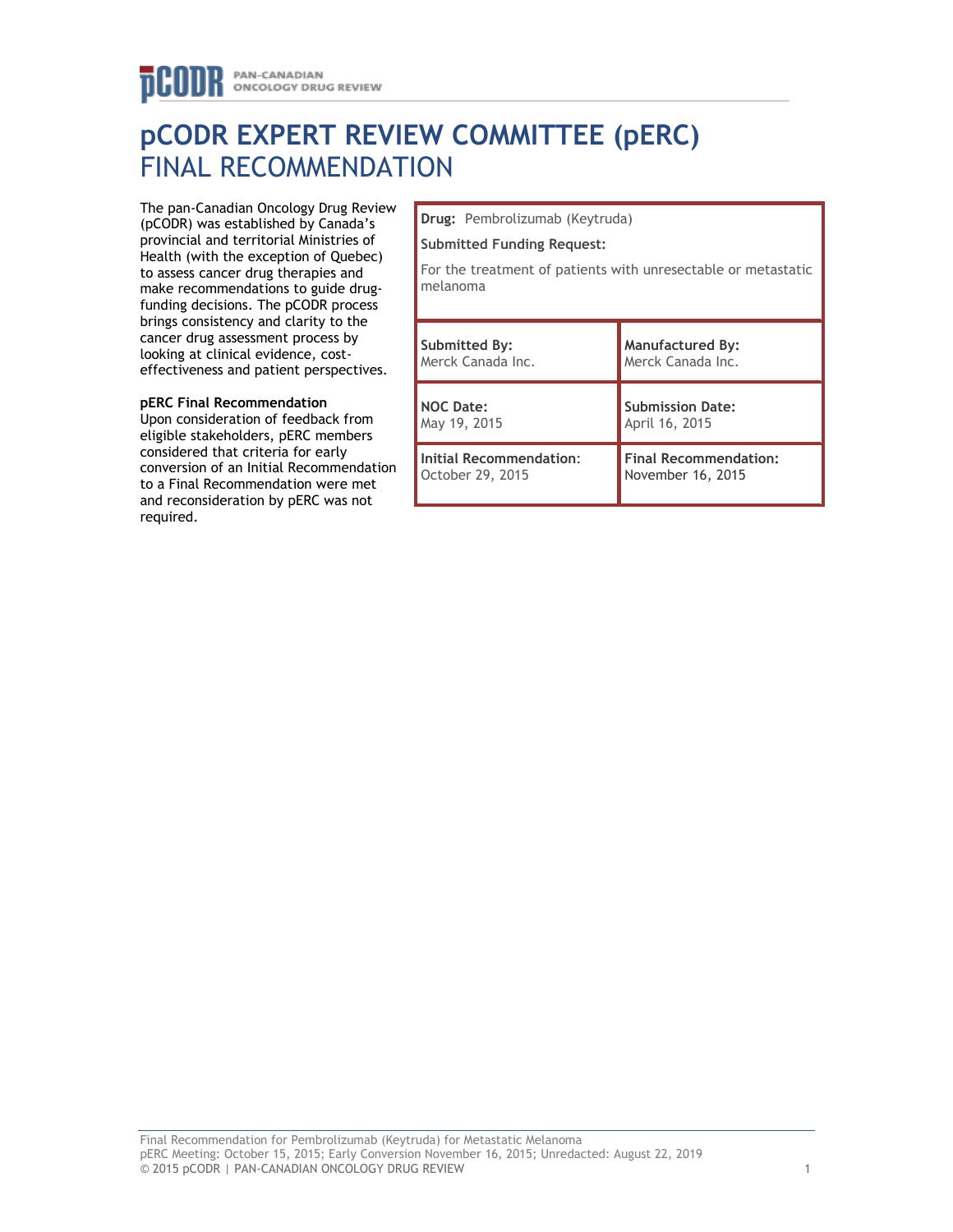**pERC RECOMMENDATION** The pCODR Expert Review Committee (pERC) recommends funding pembrolizumab (Keytruda) conditional on the cost-effectiveness being improved to an acceptable level. Funding should be in patients with unresectable or metastatic melanoma (stage III or IV) who are naive to ipilimumab treatment and funding should also be in patients who have failed ipilimumab and, if BRAF mutation positive, have failed BRAF mutation targeted therapies. Treatment should be in patients with an ECOG performance status of 0-1, who have stable brain metastases (if present), using the 2mg/kg dose every three weeks for 24 months or until disease progression, whichever occurs first. The committee made this recommendation because it was satisfied there is a net clinical benefit with pembrolizumab in patients with unresectable or metastatic melanoma (stage III or IV) who are naive to ipilimumab treatment based on a clinically meaningful improvement in 1 year OS and PFS. pERC further considered pembrolizumab to have an acceptable toxicity profile and a smaller decline in quality of life compared to ipilimumab. Pembrolizumab aligns with patient values. The committee also concluded that there is a net clinical benefit with pembrolizumab in patients with unresectable or metastatic melanoma who have previously been treated with ipilimumab (and BRAF mutation targeted therapies in BRAF mutant patients) but acknowledged that there was considerable uncertainty around the magnitude of the clinical benefit. This conclusion was based on a clinically meaningful improvement in PFS, acceptable toxicity profile and a smaller decline in quality of life for pembrolizumab compared to chemotherapy. Pembrolizumab also aligned with patient values. The Committee concluded that that pembrolizumab could not be considered cost-effective, in either patient population.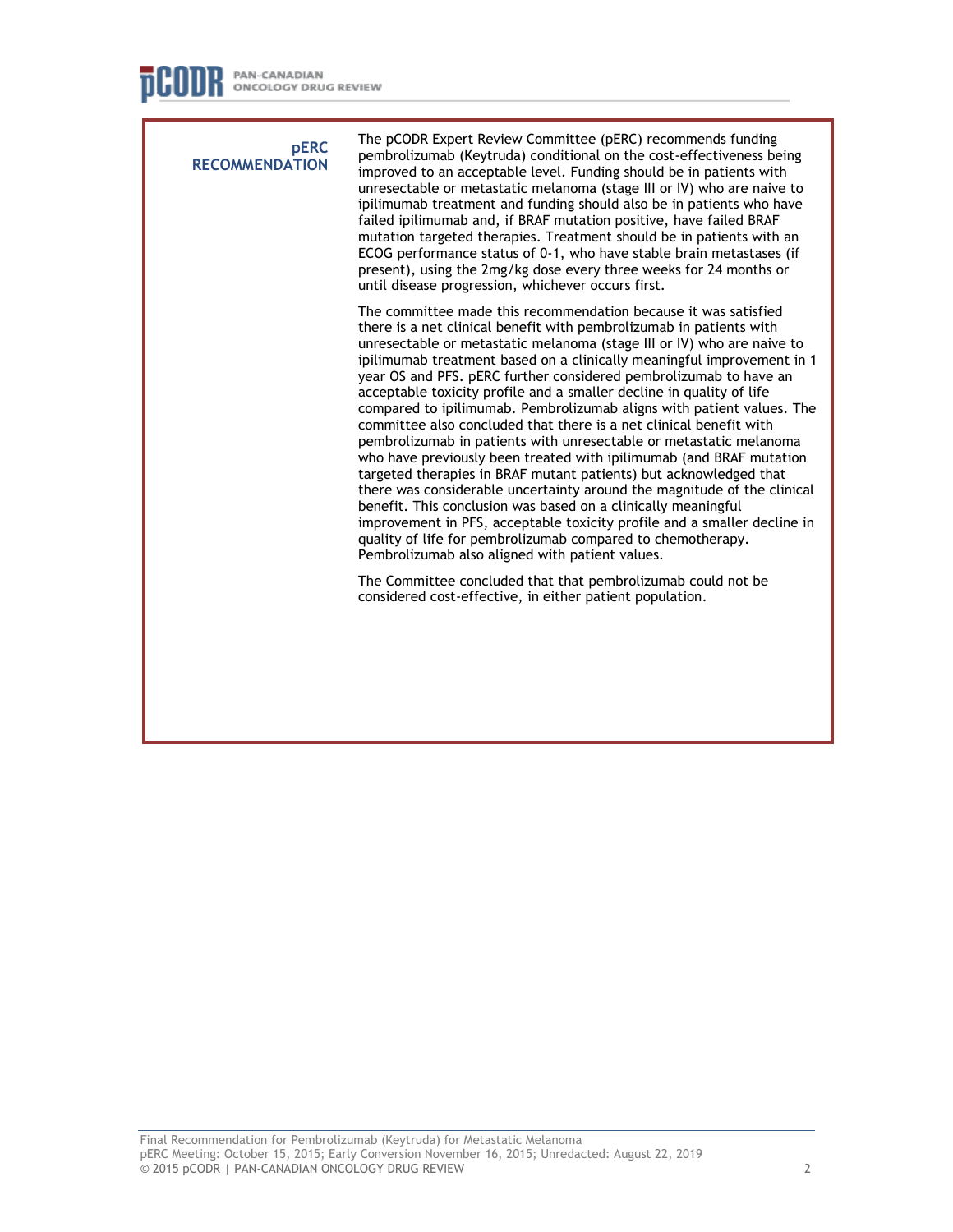**POTENTIAL NEXT STEPS FOR STAKEHOLDERS Pricing Arrangements to Improve Cost-Effectiveness** Given that pERC was satisfied, that there is a net clinical benefit of pembrolizumab in patients who are ipilimumab naive or in patients who have previously been treated with ipilimumab (and BRAF mutation targeted therapies for BRAF mutant patients), jurisdictions may want to consider pricing arrangements and/or cost structures that would improve the cost-effectiveness of pembrolizumab to an acceptable level. **Transition of Vial Size to 100mg Increases Potential for Wastage** pERC noted the expected transition of the 50mg vial to a larger 100mg vial in the near future and the potential for greater wastage with the larger vial size. pERC noted the EGP estimates included this potential wastage and demonstrated that it had a substantial impact on the costeffectiveness estimates. pERC therefore agreed that jurisdictions will need to consider mechanisms to minimize wastage upon implementation of a funding recommendation; these may include advocating for maintenance of the availability of the 50mg vial). **Wastage and Budget Impact Likely Impact Adoption Feasibility** pERC also noted that the duration of treatment with pembrolizumab continues until disease progression, unacceptable toxicity or a maximum of 2 years, whichever comes first. In considering the high cost of pembrolizumab, the potential for drug wastage with the larger vial size and the unknown but potentially long duration of treatment, pERC concluded that a substantial reduction in drug price would be required to improve cost-effectiveness and affordability. **Evidence Generation to Understand Optimal Duration of Therapy** pERC noted that pembrolizumab is approved at a dose of 2mg/kg every three weeks until disease progression or for a maximum of 24 months, whichever comes first. pERC acknowledged that there is currently no evidence to identify an optimal duration of treatment with pembrolizumab and agreed that it is important to prospectively collect such data. **Optimal Sequencing of Ipilimumab and Other Therapies Unknown**  pERC concluded that the optimal sequencing of pembrolizumab and other treatments now available for the treatment of metastatic melanoma is currently unknown. pERC was therefore unable to make an evidence-informed recommendation on sequencing. However, pERC recognized that provinces will need to address this issue upon implementation of pembrolizumab funding and noted that collaboration among provinces to develop a common approach would be of value. pERC noted that the development and implementation of an evidencebased guideline would be of value. **Optimal Strategy for Re-induction Unknown** pERC noted that evidence was not available to indicate an optimal strategy for re-induction of patients with pembrolizumab at the time of disease progression. pERC however noted that there may be uncommon instances where re-induction is considered to be beneficial when other strategies (e.g. clinical trials) are not available or appropriate for patients. pERC therefore agreed that a process, based on provincial guidelines, to allow for the review and approval of individual cases by oncologists with expertise in melanoma, should be made available to assess those uncommon instances. **Time Limited Need for Pembrolizumab** At the time of implementing a funding recommendation for pembrolizumab, jurisdictions may consider addressing the short-term,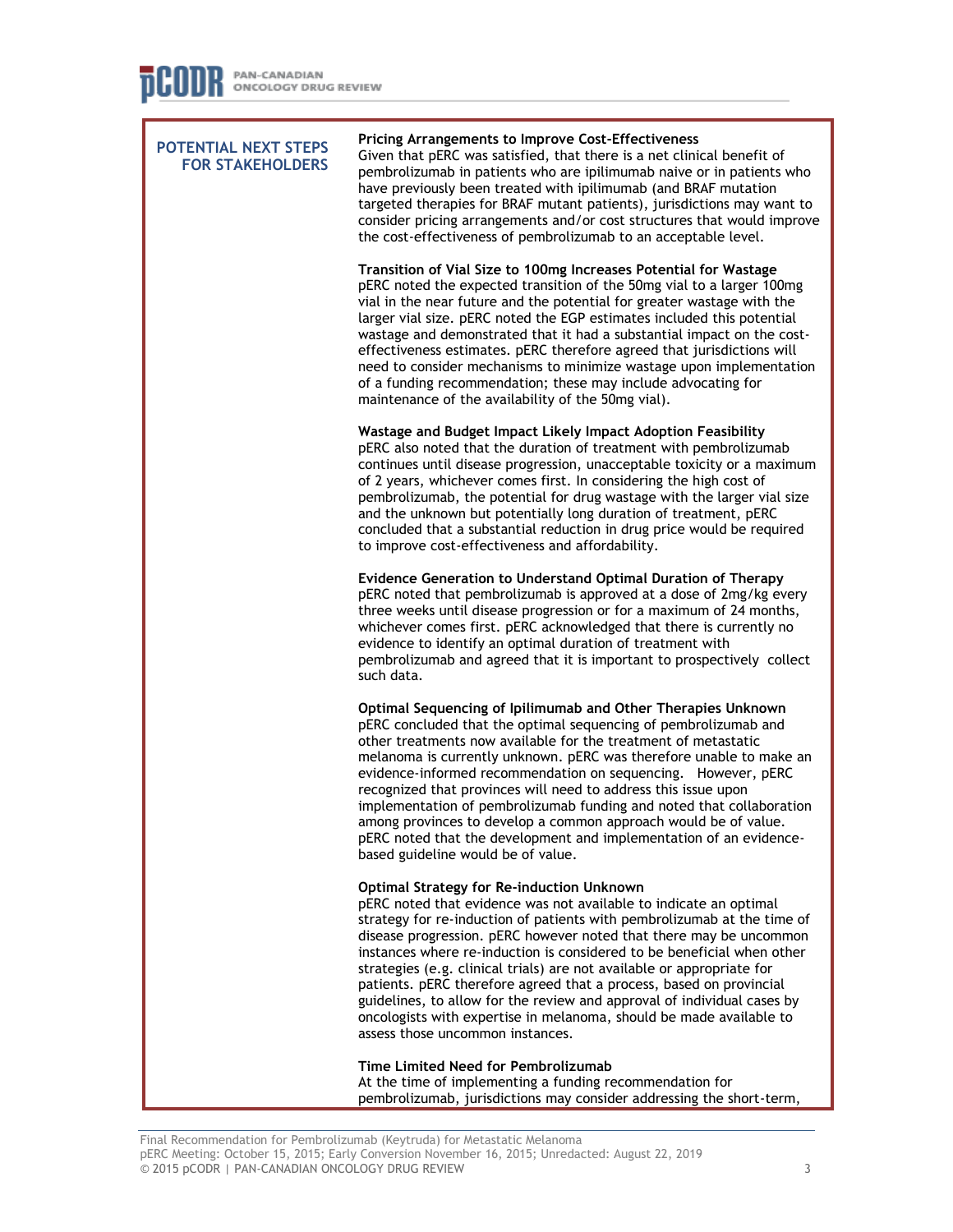

time-limited need for pembrolizumab monotherapy for patients who are currently receiving ipilimumab in the first line setting. pERC noted that this time-limited access would mainly be for patients who are not tolerating ipilimumab well and who would otherwise meet the eligibility criteria for pembrolizumab. However, pERC acknowledged that the decision to switch to pembrolizumab or to have a patient complete first line treatment with ipilimumab should be made by the patient and their treating oncologist.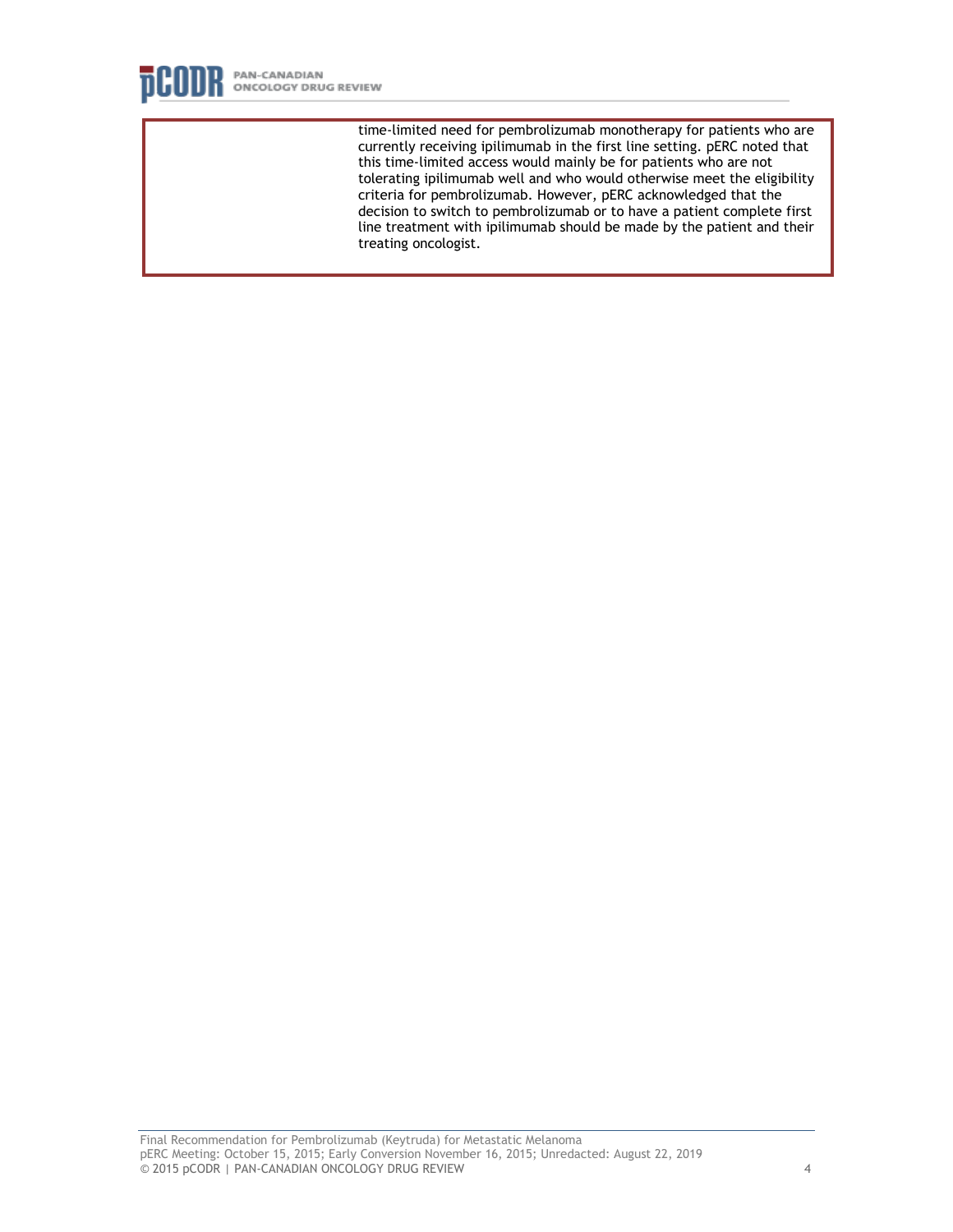# PAN-CANADIAN ONCOLOGY DRUG REVIEW

# **SUMMARY OF pERC DELIBERATIONS**

pERC noted that unresectable stage III or stage IV melanoma carries a poor prognosis with a median survival of approximately 6 months and only 25% of patients with late stage disease surviving to one year. Ipilimumab is a commonly used first and second line therapy in patients with metastatic melanoma. While a proportion of patients (approximately 20%) have prolonged response to ipilimumab, the majority of patients experience disease progression. Adverse events with ipilimumab are also significant and potentially life threatening. Patients whose disease harbours a BRAF mutation have the option of treatment with BRAF and/or MEK inhibitors. Generally patients receiving these targeted therapies experience a short duration of response often followed by rapid progression of disease with the median duration of response being less than 7 months. Treatment options are limited for patients who have progressed on ipilimumab and BRAF mutation targeted therapies and generally include dacarbazine or best supportive



care (BSC). pERC noted that dacarbazine has not shown an advantage in survival or quality of life in randomized trials. pERC agreed that there is a need for more effective and tolerable treatment options in patients who are naive to ipilimumab treatment and in patients who have previously been treated with ipilimumab and, in those with a BRAF mutation, BRAF mutation targeted therapies.

pERC discussed the evidence presented on the efficacy of pembrolizumab, and concluded that there is a net clinical benefit with pembrolizumab for patients who are naive to treatment with ipilimumab and in patients who have previously been treated with ipilimumab and, in those with a BRAF mutation, BRAF mutation targeted therapies. In patients who are naive to treatment with ipilimumab, pERC based its conclusions on the results of KEYNOTE-006, a 3-armed trial which compared pembrolizumab (2 dosing schedules) to ipilimumab in patients who were naïve to ipilimumab treatment. The KEYNOTE-006 trial demonstrated statistically significant and clinically meaningful improvements in 1 year overall survival (OS) and progression free survival (PFS). Quality of life (QoL) declined from baseline in both pembrolizumab arms but did not reach the minimally important difference (MID). A statistically significant and minimally important decline was however measured for the ipilimumab arm when compared to baseline and compared to both pembrolizumab arms.

pERC based its conclusion on net clinical benefit in patients previously treated with ipilimumab and, in those with a BRAF mutation, BRAF mutation targeted therapies, on the results of KEYNOTE-002, a 3 armed trial, which compared pembrolizumab (2 regimens) to chemotherapy. pERC noted statistically significant and clinically meaningful improvements in 6 and 9 month PFS and objective response rate (ORR) in these patients. The committee expressed uncertainty concerning the magnitude of clinical benefit in this patient population as the median PFS was similar between all three arms. OS results were immature at both pre-planned interim analyses presented but the high rate of cross over from the chemotherapy arm to the pembrolizumab arms (48%) may have impacted the OS results. Upon further discussion, pERC noted the separation of the PFS curves beyond the median estimates and questioned the strength of the association between median PFS and magnitude of OS benefit in this, a scenario, where rapid progression is seen in over half of patients regardless of the treatment arm, but followed by a possible and uncertain long duration of response in the active treatment arm. pERC acknowledged that greater emphasis should likely be placed on the long tail of the survival curves and hazard ratios (HR) as an indication for long-term clinical benefit. Throughout pERC's deliberations a variety of opinions were expressed on the evidence supporting net clinical benefit for pembrolizumab in the ipilimumab and BRAF treated setting, where some members did not think the data were mature to allow determination of net clinical benefit. pERC further considered the concordance of results between the KEYNOTE-002 and KEYNOTE-006 studies and the achievement of benefit in a patient population that has already progressed on prior immunotherapy and most members agreed that the strength of the evidence supported the view that pembrolizumab demonstrates activity and clinical benefit in this pre-treated patient population. The committee also agreed that patients in both settings should be treated with the 2mg/kg dose every 3 weeks. This was in alignment with the approved Health Canada dose.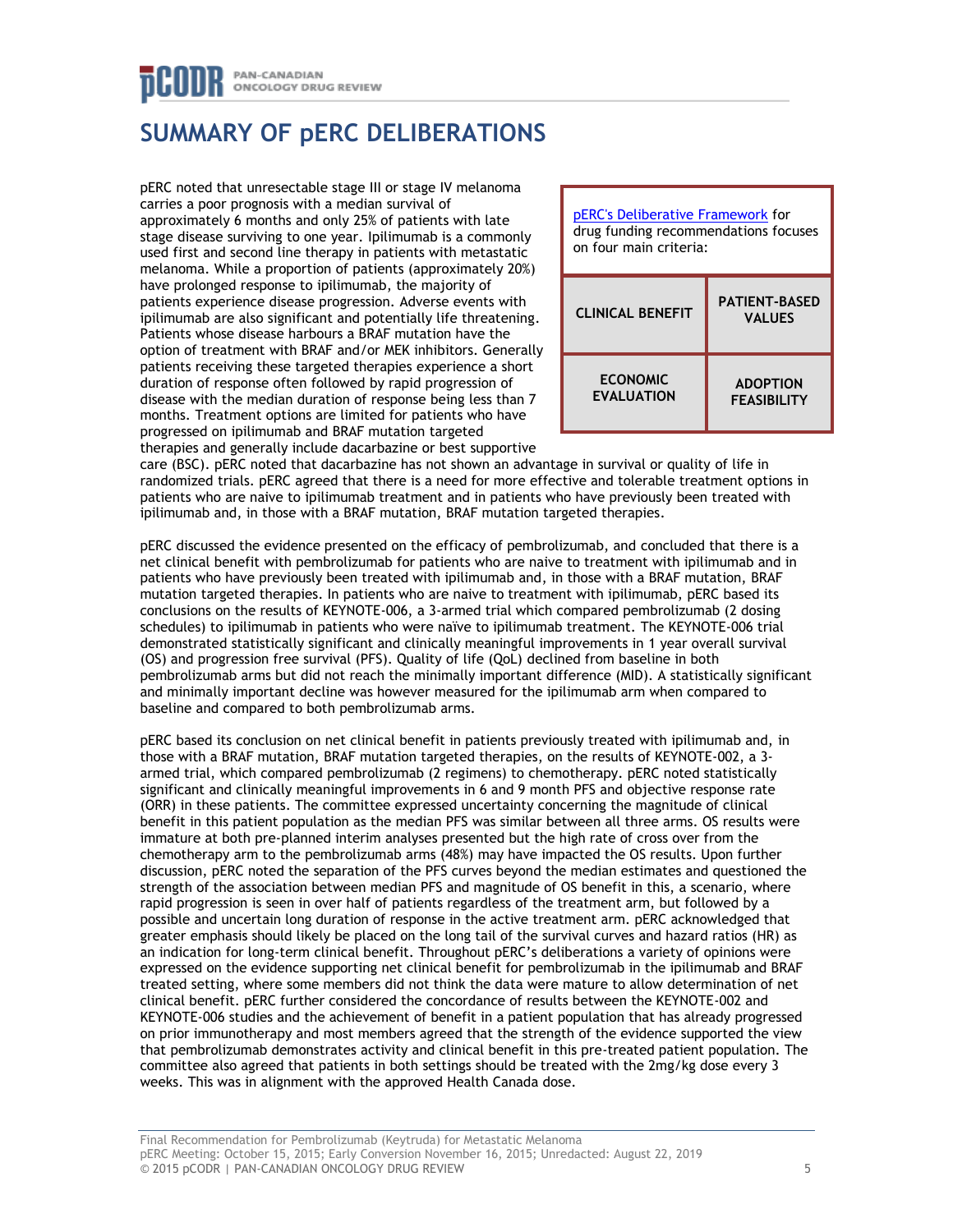

pERC discussed the toxicity profile of pembrolizumab in both patient populations and agreed that the toxicity associated with pembrolizumab was manageable compared to ipilimumab and compared to chemotherapy. The lower incidence of immune-related adverse events, such as colitis and hypophysitis, AE's that are potentially life threatening and difficult to manage in ipilimumab treatment, was noted to be a clinically meaningful advantage.

pERC reviewed patient advocacy group input that indicated patients value effective treatment options with reduced toxicity, improved quality of life, and improved survival. Given this input, pERC considered that pembrolizumab, in both treatment settings, aligned with patient values.

pERC discussed the cost-effectiveness of pembrolizumab at 2 mg/kg every 3 weeks and concluded that pembrolizumab is not cost-effective when compared to ipilimumab, in patients naïve to ipilimumab treatment and when compared to dacarbazine and BSC, in patients previously treated with ipilimumab and, if BRAF mutation positive, BRAF mutation targeted therapies. pERC accepted the Economic Guidance Panel's (EGP) re-analysis estimates and noted several limitations in the submitted analysis. The biggest impact on the cost-effectiveness estimates was due to differences in the long term extrapolation of the OS data, differences which were more pronounced in the previously treated population and resulting in a wider range of incremental cost effectiveness ratio estimates. pERC discussed the short duration of follow up available for both studies (18 months in KEYNOTE-006 and 14 months in KEYNOTE-002) and the submitter's assumption that pembrolizumab treatment conferred lasting benefit in a proportion of patients, similar to benefit observed with previous immunotherapies. pERC agreed that there is currently no evidence to support such an assumption concerning the magnitude and duration of long term benefit and accepted the EGP's reanalysis that used alternative data sources to extrapolate long term data. In addition, pERC also noted that assumptions around the time horizon, utility estimates, potential wastage with the introduction of a 100mg vial and potential price reduction of ipilimumab impacted the costeffectiveness estimates significantly. pERC also considered that pembrolizumab has a high cost and would need a substantial price reduction in order for it to be considered cost-effective. Overall, pERC accepted the EGP's re-analysis estimates and concluded that pembrolizumab is not cost effective relative to ipilimumab, dacarbazine and BSC.

pERC considered the feasibility of implementing a funding recommendation for pembrolizumab. pERC considered that the optimal sequencing of agents in this setting is currently unknown. pERC also noted the absence of evidence on the comparative efficacy and safety of pembrolizumab and nivolumab. However, pERC recognized that provinces may need to address this issue upon implementation of funding and noted that the development and implementation of an evidence-informed provincial guideline would help to guide consistency in drug funding. pERC noted that the transition from a 50mg to a 100mg vial size will be an important concern for drug wastage. The inclusion of wastage in the economic analysis was seen to have a substantial impact on the ICER in comparison with other parameters. Input from the pCODR Provincial Advisory group (PAG) noted that vial sharing is likely possible in larger treatment centers but likely not possible in smaller centers. pERC noted that the budget impact analysis is sensitive to pembrolizumab's market share, treatment duration, patient weight and number of cases of advanced melanoma and agreed that jurisdictions will need to consider these factors during implementation. While pERC acknowledged that the number of eligible patients in both settings is small, the introduction of pembrolizumab as an additional treatment option is likely to have a significant impact on the budget. pERC noted that there is currently no evidence to suggest any benefit from re-induction with pembrolizumab after disease progression. pERC, however, agreed that re-induction is a clinically reasonable option in some instances which should be informed by provincial guidelines and a process to allow for review/approval of individual cases by oncologists with expertise in melanoma.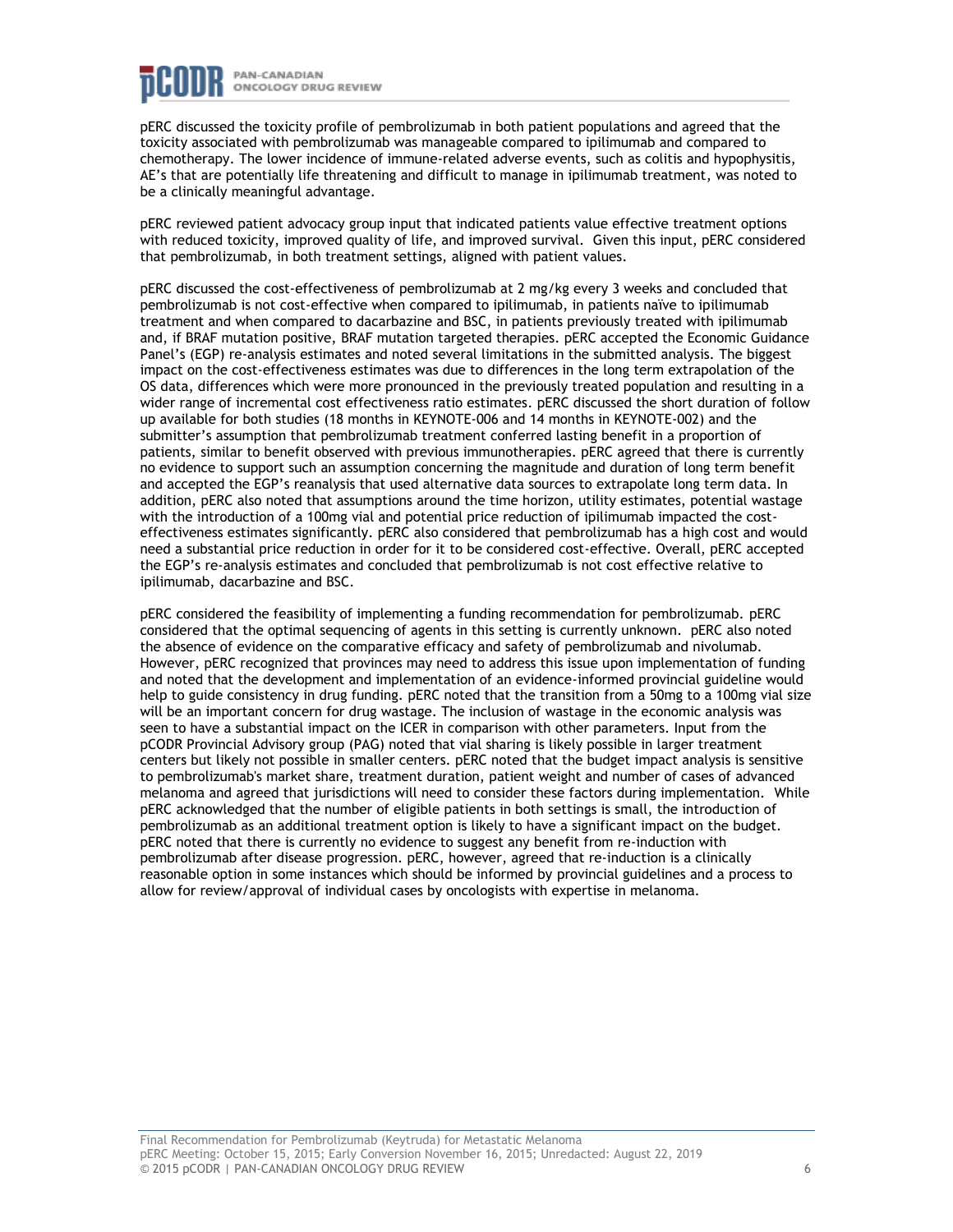# **EVIDENCE IN BRIEF**

pERC deliberated upon:

- a pCODR systematic review
- other literature in the Clinical Guidance Report providing clinical context
- an evaluation of the manufacturer's economic model and budget impact analysis
- guidance from pCODR clinical and economic review panels
- input from three patient advocacy groups (Canadian Skin Patient Alliance (CSPA), Melanoma Network of Canada (MNC) and Save Your Skin Foundation (SYSF))
- input from pCODR's Provincial Advisory Group.

Feedback on the pERC Initial Recommendation was also provided by:

- input from pCODR's Provincial Advisory Group.
- two patient advocacy groups (Melanoma Network of Canada and Save Your Skin Foundation)
- the Submitter (Merck Canada Inc.)

The pERC initial recommendation was to recommend funding pembrolizumab conditional on the costeffectiveness being improved to an acceptable level. Funding should be in patients with unresectable or metastatic melanoma (stage III or IV) who are naive to ipilimumab treatment and in patients who have failed ipilimumab and, if BRAF mutation positive, BRAF mutation targeted therapies. Feedback on the pERC Initial Recommendation indicated that the manufacturer, patient advocacy group and pCODR's Provincial Advisory Group agreed with the Initial Recommendation. The pERC Chair and pERC members reviewed the feedback and it was determined that the pERC Initial recommendation was eligible for early conversion to a pERC Final Recommendation without reconsideration by pERC because there was unanimous consensus from stakeholders on the recommended clinical population outlined in the pERC Initial Recommendation.

# OVERALL CLINICAL BENEFIT

## **pCODR review scope**

The purpose of the review is to evaluate the safety and efficacy of pembrolizumab compared with

- ipilimumab as a first-line therapy on patient outcomes in treatment of patients with unresectable or metastatic melanoma (stage III or IV).
- standard of care or best supportive care in the treatment of patients with unresectable or metastatic melanoma and disease progression following ipilimumab therapy and, if BRAF mutation positive, BRAF mutation targeted therapies.

## **Studies included**

The pCODR systematic review included two fully published randomized controlled trials: KEYNOTE-006 006 which randomized patients to pembrolizumab (10 mg/kg every 2 weeks, n=279), pembrolizumab (10 mg/kg every 3 weeks, n=277) and ipilimumab (3 mg/kg every 3 weeks for 4 cycles, n=278). KEYNOTE-002 which randomized patients to pembrolizumab (2 mg/kg IV once every 3 weeks, n=178), pembrolizumab (10 mg/kg IV once every 3 weeks, n=179) or investigators' choice chemotherapy (n=171). pERC discussed the various dosing schedules used in the two trials and agreed that use in the clinical setting should follow the 2mg/kg every 3 weeks schedule. This was in alignment with the approved Health Canada dose.

The pCODR review also provided contextual information through a critical appraisal of a manufacturer provided network meta-analysis (NMA) to estimate the treatment effects of pembrolizumab relative to competing interventions for the treatment of advanced-stage melanoma in patients naïve to treatment with ipilimumab. pERC discussed the limitations identified in this analysis and agreed that some implausible assumptions needed to be made to accept the results of the NMA (eg. equal efficacy between ipilimumab and dacarbazine in one scenario). pERC therefore agreed with the Clinical Guidance Panel and concluded that there was uncertainty in drawing conclusions based on the results of the NMA.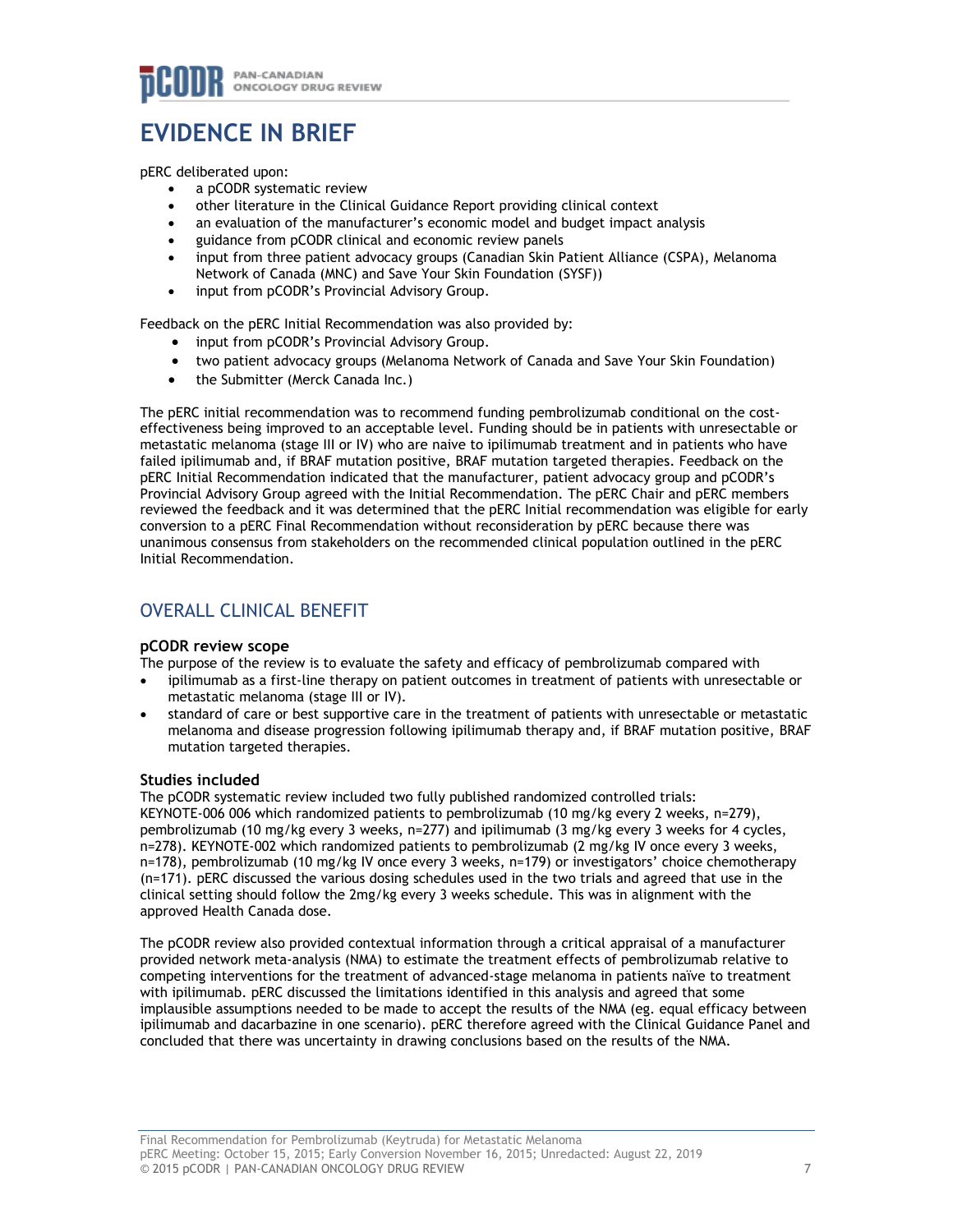

# **Patient populations: patients naïve to ipilimumab or treated with ipilimumab and, if BRAF mutation positive, BRAF mutation targeted therapies**

Baseline characteristics were well balanced between the three treatment arms in both studies. In KEYNOTE-006 the median age of patients was 62 years and 60% were men. The trial only included patients with an ECOG PS of 0 (68-70%) or 1 (30-32%). Patients also had previous BRAF or MEK inhibitor (18%, 16% and 20%) or chemotherapy (13%, 15% and 10%) in the 2-week regimen, 3-week regimen and ipilimumab arms, respectively. Patients were treated with pembrolizumab until disease progression or for a maximum of 24 months or, unacceptable toxicity, investigator decision to discontinue or withdrawal of patient consent.

In KEYNOTE-002 the median age was 61.5 years (range 18 to 89 years) and 61% of patients were male. The majority of patients had an ECOG PS of 0 or 1 (55% and 45%, respectively). All patients had previously been treated with ipilimumab and 26%, 41% and 32% had received 1, 2 or ≥3 previous lines of therapy, respectively. Ipilimumab failure was defined as disease progression within 24 weeks after ≥ 2 ipilimumab doses (minimum two doses, 3 mg/kg once every 3 weeks). Previous BRAF and/or MEK inhibitors were also received by all patients with a BRAF mutation. Patients were treated with pembrolizumab until disease progression, unacceptable toxicity, physician decision to discontinue, withdrawal of patient consent or other reasons. Of the 179 patients allocated to the chemotherapy group, 86 (48%) crossed over to pembrolizumab treatment upon disease progression, with 46 randomly assigned to receive 2 mg/kg and 40 to receive 10 mg/kg. pERC noted the high proportion of patients crossing over and agreed that this likely impacted the OS results.

#### **Key efficacy results: Significant improvement in PFS in both studies**

The key efficacy outcome deliberated on by pERC were progression free survival and overall survival, the co-primary outcomes for both studies.

Based on a statistically significant and clinically meaningful improvement in 1 year OS and PFS (KEYNOTE-006), pERC concluded that there was a net clinical benefit in patients naive to ipilimumab treatment. One year OS were 74.1% vs. 68.4% vs. 58.2% respectively in the 2-week regimen, 3-week regimen and ipilimumab arms (HR 0.63 95% CI 0.47 – 0.83, p<0.0005 for 2-week regimen and HR 0.69 95% CI 0.52-0.90, p=0.0036 for 3-week regimen when compared to ipilimumab). Median OS was not reached for all arms at the second interim analysis. Median PFS was 5.5 vs. 4.1 months vs. 2.8 months respectively in the 2-week regimen, 3-week regimen and ipilimumab arms (HR 0.58 95% CI 0.46-0.72, p<0.001 for 2-week regimen and HR 0.58 95% CI 0.47-0.72, p<0.001 for 3-week regimen when compared to the ipilimumab arm). The 6-month PFS was 47.3%, 46.4% and 26.5% for the 2-week regimen, 3-week regimen and ipilimumab arms, respectively. Results were also consistent across subgroups for both PFS and OS.

In the ipilimumab treated patients, pERC noted that statistically significant improvements in progressionfree survival (PFS) was observed in favour of the pembrolizumab arms at 6 (34%, 38% and 16%) and 9 months (24%, 29% and 8%) in the 2mg, 10mg and chemotherapy arms, respectively. Median PFS was however similar among the three arms, (2.9, 2.9 and 2.7 months for the 2mg, 10 mg pembrolizumab and chemotherapy arms, respectively). pERC emphasized that the effect of pembrolizumab is demonstrated in the shape of the survival curves and HR's which show a persistent separation following rapid progression seen in over half of patients regardless of the treatment arm. Longer term survival data would be required to determine the magnitude of this benefit; however, the proportion of patients in the PFS state at 6 (34%, 38% and 16%) and 9 (24%, 29% and 8%) months demonstrate benefit in the pembrolizumab arms. While OS data was not available as yet, pERC considered that the high rate of crossover (48%) from the chemotherapy arm to the pembrolizumab arms may have impact on the eventual OS results. Overall response rate (ORR) was 21%, 25% and 4% in patients receiving the 2mg, 10mg and chemotherapy, respectively.

## **Quality of life: Less decline in QoL with pembrolizumab**

Quality of life was measured in both studies using EORTC QLQ-30 scale at week 12. QoL decreased in all three arms for both studies, although less of a decline was measured in the pembrolizumab arms compared to the ipilimumab arm for both studies (KEYNOTE-006: –2.3 vs. -2.6 vs. -9.9, respectively in the 2-week regimen, 3-week regimen and ipilimumab arms; KEYNOTE-002: –2.6 vs. -2.55 vs. -9.13, respectively in the 2mg, 10mg and chemotherapy arms). A statistically significant and minimally important decline was however measured for the ipilimumab arm compared to baseline and both pembrolizumab arms. pERC noted that only 458 (54.9%) patients among 834 randomized patients in KEYNOTE-006 participated in the quality of life assessment at both baseline and week 12.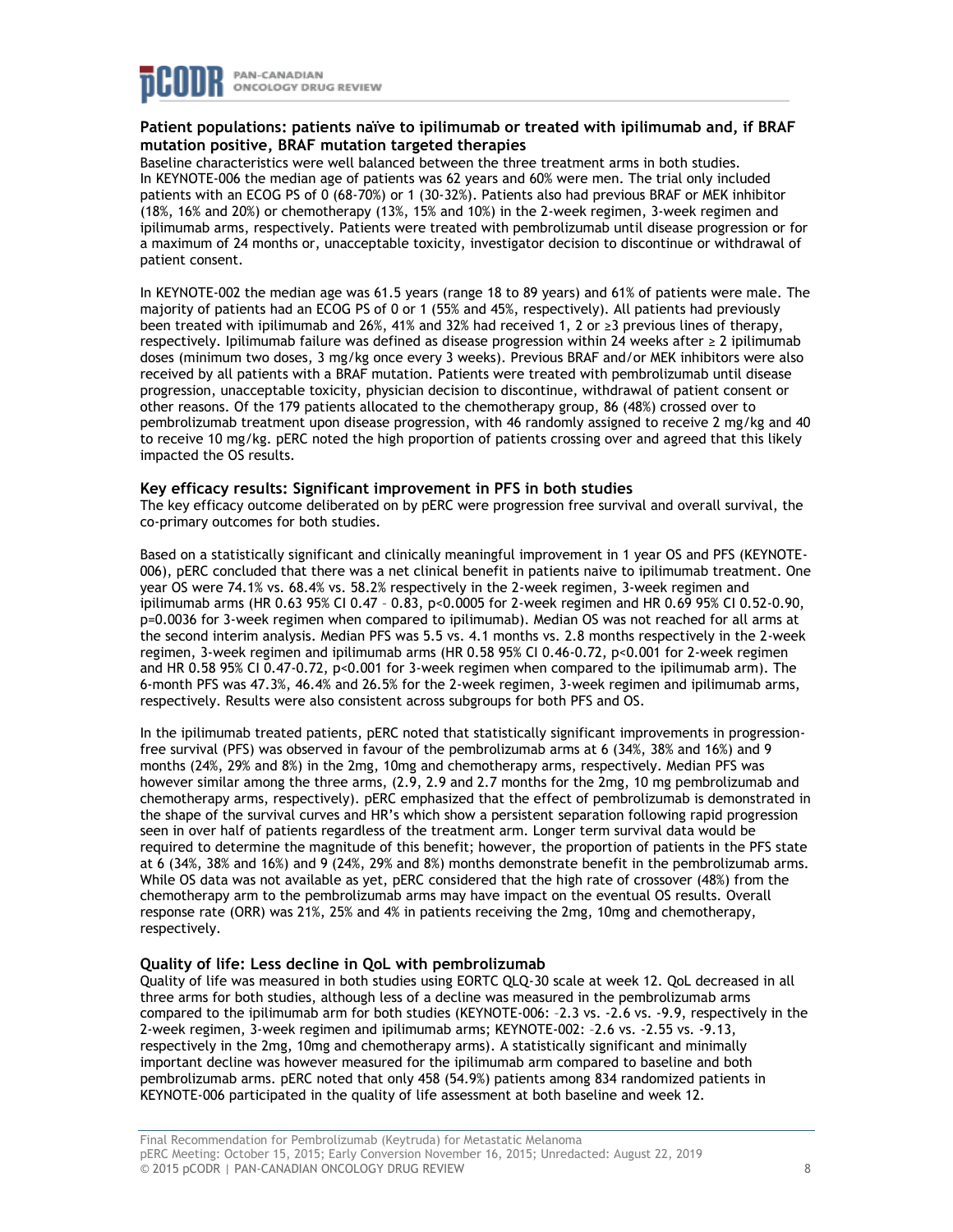

# **Safety: Not insignificant but manageable toxicity**

pERC discussed the safety profile of pembrolizumab in both settings and agreed that the toxicity associated with pembrolizumab was manageable compared to either ipilimumab or chemotherapy. In KEYNOTE-006, rates of grade 3-5 adverse events were similar between the three arms (37.8% vs. 33.2% vs. 36% respectively, in the 2-week regimen, 3-week regimen and ipilimumab arms). Among grade 3-5 AEs attributed to a study drug by investigators, 13.3%, 10.1%, and 19.9% occurred in patients in the three arms, respectively). More patients in the ipilimumab arm experienced withdrawals due to adverse effects than in either pembrolizumab arm (7.2% vs. 10.5% vs. 14.5%, respectively in the 2-week, 3-week and ipilimumab arms). Median time to onset of a grade 3-5 AE was also prolonged in the pembrolizumab arms (59 vs. 64 vs 39.5 days, respectively in the 2-week regimen, 3-week regimen and ipilimumab arms). Grade 3-5 immune related AE's were low in both pembrolizumab arms. The most frequent presumed immune or autoimmune side effects in the pembrolizumab arms were hypothyroidism (10.1%, 8.7% and 2%) and hyperthyroidism (6.5%, 3.2% and 2.3%). Rates of grade 3-5 colitis (1.8%, 2.5% and 7%) and hypophysitis (0.4%, 0.4% and 1.6%) were higher in the ipilimumab arm than the 2-week regimen or 3-week regimen. In KEYNOTE-002, rates of treatment related grade 3-4 adverse events were similar between the pembrolizumab arms and higher in the chemotherapy arm (11% vs. 14% vs. 26% respectively, in the 2mg, 10mg and chemotherapy arms). The rate of all cause grade 3-5 AE's, although not disclosed by the submitter, were similar between arms but numerically higher (by approximately 20% per arm) as compared to treatment related grade 3-4 AE's. There were no 'treatment-related' deaths. Immunemediated grade 4 or 5 adverse events were not reported. Withdrawals due to grade 3-5 AE's occurred in 9%, 14% and 8% of patients in the three arms respectively. Overall pERC agreed that the toxicity associated with pembrolizumab was manageable compared to either ipilimumab or chemotherapy. The low incidence of immune related adverse events such as colitis and hypophysitis, AE's that are potentially life threatening and difficult to manage with ipilimumab treatment, was noted to be a clinically meaningful improvement.

## **Burden and Need: manageable toxicity profile**

It is estimated that 6,500 Canadians will be diagnosed with melanoma in 2014, and approximately 1,100 patients will die of melanoma in 2014. Unresectable stage III or stage IV melanoma carries a poor prognosis with a median survival of approximately 6 months and only about 25% of patients with late stage disease surviving to one year.

Vemurafenib and Dabrafenib are BRAF inhibitors that target the V600 mutation and are approved for use in the first line setting. While improvements in RR, PFS, and OS have been demonstrated with BRAF inhibitors, resistance to these targeted therapies ultimately develop and patients experience rapid and often unrelenting disease progression. The immune checkpoint inhibitor, ipilimumab, has shown improved outcomes independent of BRAF status in metastatic melanoma. While median OS with ipilimumab is modest, a proportion of patients treated with ipilimumab (approximately 20%) will experience prolonged disease control lasting many years. As only a minority of patients respond to ipilimumab used in the first or second line setting, treatment options for ipilimumab refractory patients are very limited and patients typically have short survival. Adverse events with ipilimumab are also significant and potentially life threatening, with approximately 15% of patients experiencing grade 3 or 4 immune mediated side effects that require management and monitoring, including risks for severe and fatal events (in particular, colitis).

pERC noted that there is currently no effective standard treatment for metastatic melanoma in patients previously treated with ipilimumab and that there is a need for such therapies. It was discussed that commonly used systemic therapies include dacarbazine, temozolomide and interleukin-2 but there is limited evidence that these treatments improve overall survival. pERC also noted that patients with metastatic melanoma are often younger than those affected by other types of cancer and while this cancer may affect a small patient population, incidence is increasing and it cannot be considered a rare disease. Overall, pERC considered that there is a need for new and effective therapies for patients with unresectable stage III or stage IV metastatic melanoma that provide durable improvements in patient survival and quality of life.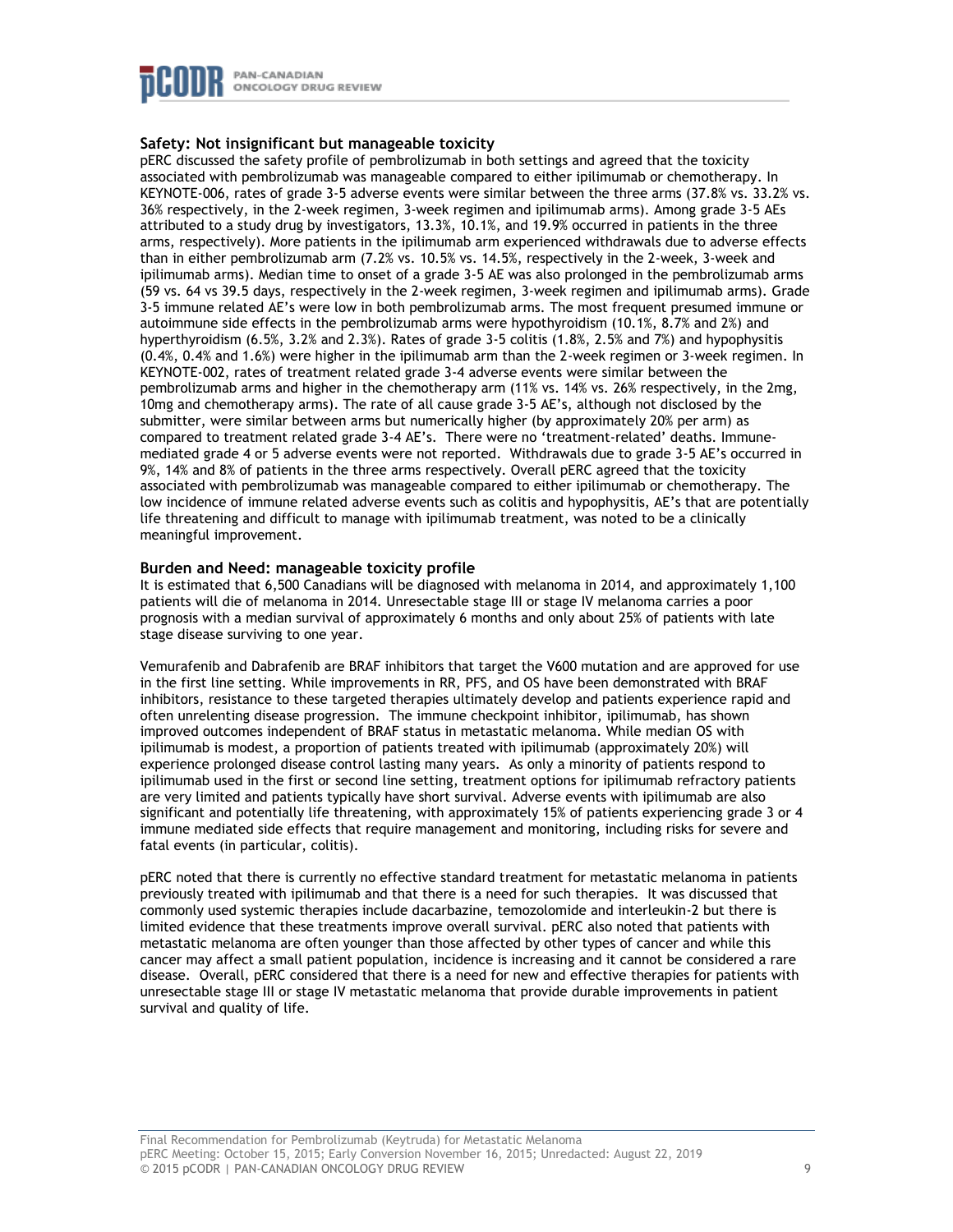

# PATIENT-BASED VALUES

## **Values of patients with metastatic melanoma: QoL, improved survival and manageable toxicity**

Patient advocacy group input indicated that there are limited therapies available for patients with advanced melanoma and new effective therapies which extend life expectancy, have reduced toxicity profile and provide improvements in quality of life are very important. Patients indicated that current therapies for advanced melanoma are limited and have significant side-effects that have a negative impact on the quality of life for both the patient and the caregiver. Patients commonly experience pain, scarring, fatigue, disrupted sleep and fear, depression and anxiety as a result of their disease. As related to current treatments, patients experience a myriad of symptoms attributed to treatments including fatigue, insomnia, irritability, flu-like symptoms (chills, sweats, diarrhea, vomiting), headaches and weight loss. In some patients, significant and devastating side effects result in patients deciding not to use the available treatments.

pERC noted that pembrolizumab demonstrated improvements in progression-free survival and in 1 year OS in ipilimumab naïve patients, and was associated with a manageable toxicity profile, including minimal immune related side effects. pERC agreed this aligned with the patient value of having access to effective treatments with a durable survival advantage and manageable toxicity profile. pERC noted that QoL was a patient-expressed value and while it declined in all arms of both studies, the decline was less in patients treated with pembrolizumab and did not reach a clinically meaningful threshold.

# **Patient values on treatment: less decline in QoL, manageable toxicity profile**

Patients indicated an expectation to live longer, with fewer side effects and have a good quality of life or potential lasting response with pembrolizumab. The majority of patients who had experience with pembrolizumab indicated the drug was well tolerated with few side effects. These side-effects include skin rash, fatigue, weakness, diarrhea, colitis, headaches, while a small proportion reported having no side effects. Overall, side-effects with pembrolizumab were reported to be manageable, and treatment improved their quality of life, with patients indicating that the side effects associated with pembrolizumab were worth the benefits of the treatment. pERC noted that input from patients aligned with the results of both studies included in the pCODR systematic review.

# ECONOMIC EVALUATION

## **Economic model submitted: cost-effectiveness and cost-utility analysis**

The pCODR Economic Guidance Panel assessed cost-effectiveness and cost-utility analyses comparing pembrolizumab to ipilimumab in patients with unresectable or metastatic melanoma who are naive to ipilimumab treatment and pembrolizumab to dacarbazine or BSC in patients with unresectable or metastatic melanoma who were previously treated with ipilimumab.

## **Basis of the economic model: long term extrapolation of OS based on previous ipilimumab data**

Costs included were cost of treatment, adverse events management costs, disease management costs and terminal care costs.

Key clinical effects considered in the analysis included PFS, OS and utilities. pERC noted that the estimates for OS were based on extrapolation using data from previous ipilimumab studies and registry data. pERC considered the appropriateness of this data source and noted that there is uncertainty in the assumptions that a proportion of patients will experience a sustained benefit , as was observed with ipilimumab. pERC therefore accepted the EGP's use of alternative data sources to model long term survival and explore the uncertainty in the data that currently has a short follow up period.

## **Drug costs: High cost of drug, wastage**

Pembrolizumab costs \$2200.00 per 50mg vial; at the recommended dose of 2mg/kg once every 21 days, the average cost per day in a 28-day course of pembrolizumab is \$293.33 and the average cost per 28-day course is \$8,213.34. Based on information from the submitter, the vial size of pembrolizumab will transition to a 100mg liquid vial in the near future. The sensitivity analysis conducted by the submitter and the EGP to incorporate the introduction of the 100mg vial is based on the assumption that a 100mg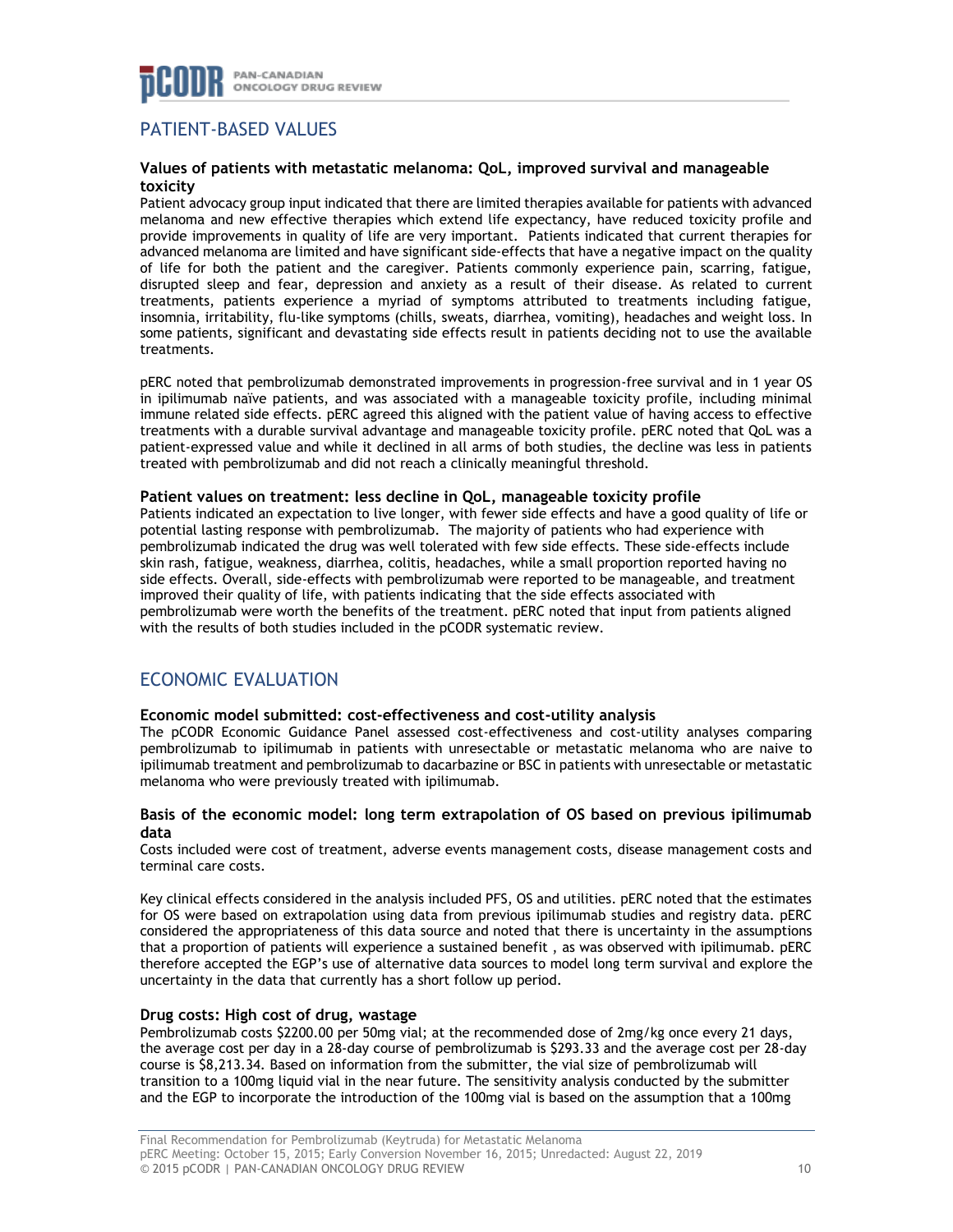

vial costs \$4400.00 per vial. pERC noted that wastage had a substantial impact on the cost-effectiveness estimates in the ipilimumab naïve population and agreed that the transition of the vial size to the larger 100mg vial and the associated wastage will need to be considered by jurisdictions upon implementation. pERC also discussed that the submitted analysis and EGP's re-analysis estimates reflect an incremental cost-effectiveness ratio of one high cost drug compared to another high cost treatment, and may artificially give the impression of a reasonable incremental cost difference.

Ipilimumab costs \$5,800 and \$23,200.00 per 50 mg and 200mg vial, respectively. At the recommended dose of 3 mg/kg every 3 weeks for a 28 day cycle, the cost of ipilimumab is \$1160.00 per day and \$32,480.00 per 28 day cycle. Ipilimumab is administered for a maximum of 4 cycles.

Dacarbazine costs \$200.20 per 600 mg per vial. At the recommended dose of 200–250 mg/m² IV days 1-5 every 21-28 days, the cost of dacarbazine is \$20.26 – \$33.76 per day and \$567.230 – \$945.39 per 28 day cycle.

#### **Cost-effectiveness estimates: extrapolation of long term data**

pERC discussed the Economic Guidance Panel's best estimate of the incremental cost-effectiveness ratio in patients naïve to ipilimumab treatment and patients previously treated with ipilimumab and BRAF mutation targeted therapies. In both settings, pERC accepted the EGP's reanalysis estimates and concluded that pembrolizumab is not cost effective. The main factor influencing the estimates for costeffectiveness was the long term extrapolation of the OS data. pERC discussed the short duration of follow up available for both studies and the submitter's assumption of lasting benefit with pembrolizumab in a proportion of patients, similar to benefit observed with previous immunotherapies. In the absence of longer term data, pERC was unable to accept this assumption of prolonged benefit and agreed with the EGP's use of alternative data sources to extrapolate survival in both settings. This adjustment had a substantial impact on the ICER. In addition to the substantial cost difference between pembrolizumab and best supportive care/dacarbazine, the extrapolations in survival benefit which the EGP adjusted for, by using alternative data sources, had a more pronounced impact in the previously treated population resulting in a wider range of incremental cost effectiveness ratio estimates.

In addition, pERC also noted re-analysis altering assumptions around the time horizon, the use of utility estimates standardized to Canadian patients, potential wastage with the introduction of a 100mg vial and potential price reduction of ipilimumab all impacted the cost-effectiveness estimates. Overall, the range of estimates provided by the EGP were wide, particularly in the ipilimumab and BRAF inhibitor treated setting and pERC was unable to determine a reasonable estimate. pERC also supported the EGP's caution in providing a re-analysis estimate for the comparison to BRAF inhibitors in the ipilimumab naïve setting, as there was considerable uncertainty in the results of the submitted network meta-analysis. Considering the uncertainty in the long term benefit of pembrolizumab coupled with the high cost and long duration of treatment (a maximum of 2 years), pERC agreed that a substantial price reduction would be needed for pembrolizumab to be considered cost-effective. Overall, pERC accepted the EGP's re-analysis estimates and concluded that, at the submitted price, pembrolizumab is not cost effective relative to ipilimumab, dacarbazine and BSC.

# ADOPTION FEASIBILITY

## **Considerations for implementation and budget impact: Treatment duration, vial size change, sequencing of available therapies**

pERC considered the feasibility of implementing a funding recommendation for pembrolizumab. pERC noted PAG's concern about the long duration of therapy with pembrolizumab as compared to other immunotherapies with shorter treatment cycles. pERC noted that the mechanism of action of immunotherapies suggest it is reasonable to investigate whether a shorter treatment exposure period can provide optimal response to patients while minimizing exposure to potential side effects. pERC acknowledged that there is currently no evidence to suggest an optimal duration of treatment with pembrolizumab but agreed that it is important for jurisdictions to prospectively collect this data to manage the budget impact of a funding recommendation. pERC considered that the optimal sequencing of agents in this setting is currently unknown. However, pERC recognized that provinces may need to address this issue upon implementation of a funding recommendation and noted that the development and implementation of an evidence-informed provincial guideline would help to ensure consistency in drug funding. pERC acknowledged that drug wastage is an important concern for PAG, particularly with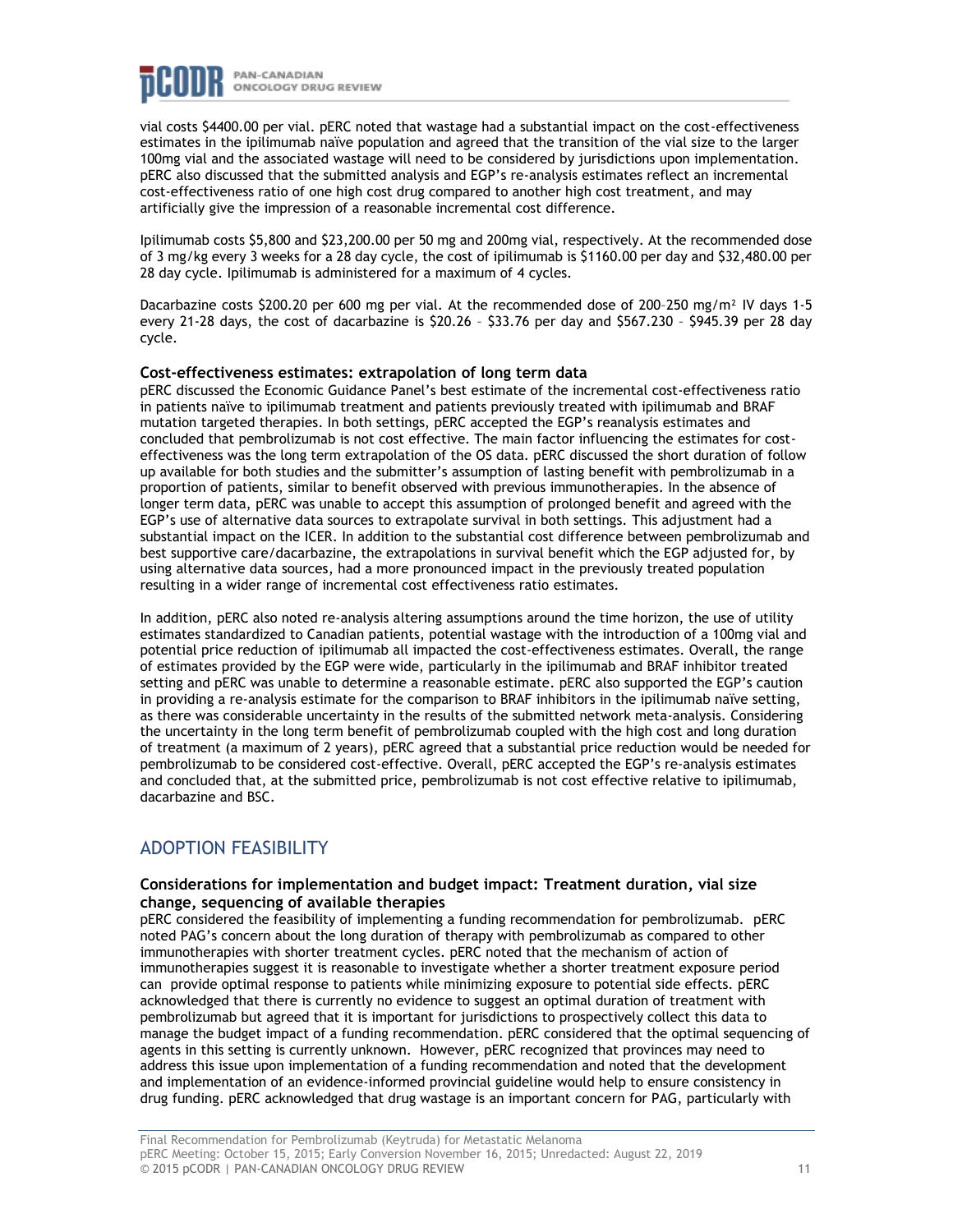

the transition of the 50mg vial into a 100mg vial, and noted that this concern was addressed in the EGP's re-analysis. pERC noted the EGP's conclusion that wastage had substantial impact on the ICER particularly in the ipilimumab naïve setting and agreed that jurisdictions will need to consider mechanisms to minimize wastage upon implementation of a funding recommendation. Overall, due the high cost of pembrolizumab, the potential for drug wastage with the larger vial size and the unknown but potentially long duration of treatment, pERC concluded that a substantial reduction in drug price would be required to improve cost-effectiveness to an acceptable level. pERC noted that the submitted budget impact analysis was sensitive to the number of patients eligible for pembrolizumab, treatment duration, patient weight and agreed that jurisdictions will need to consider this during implementation.

Finally, pERC noted the absence of evidence supporting the optimal strategy for the re-induction of patients with pembrolizumab and agreed that a process, based on provincial guidelines, to allow for the review and approval of individual cases by oncologists with expertise in melanoma, should be made available.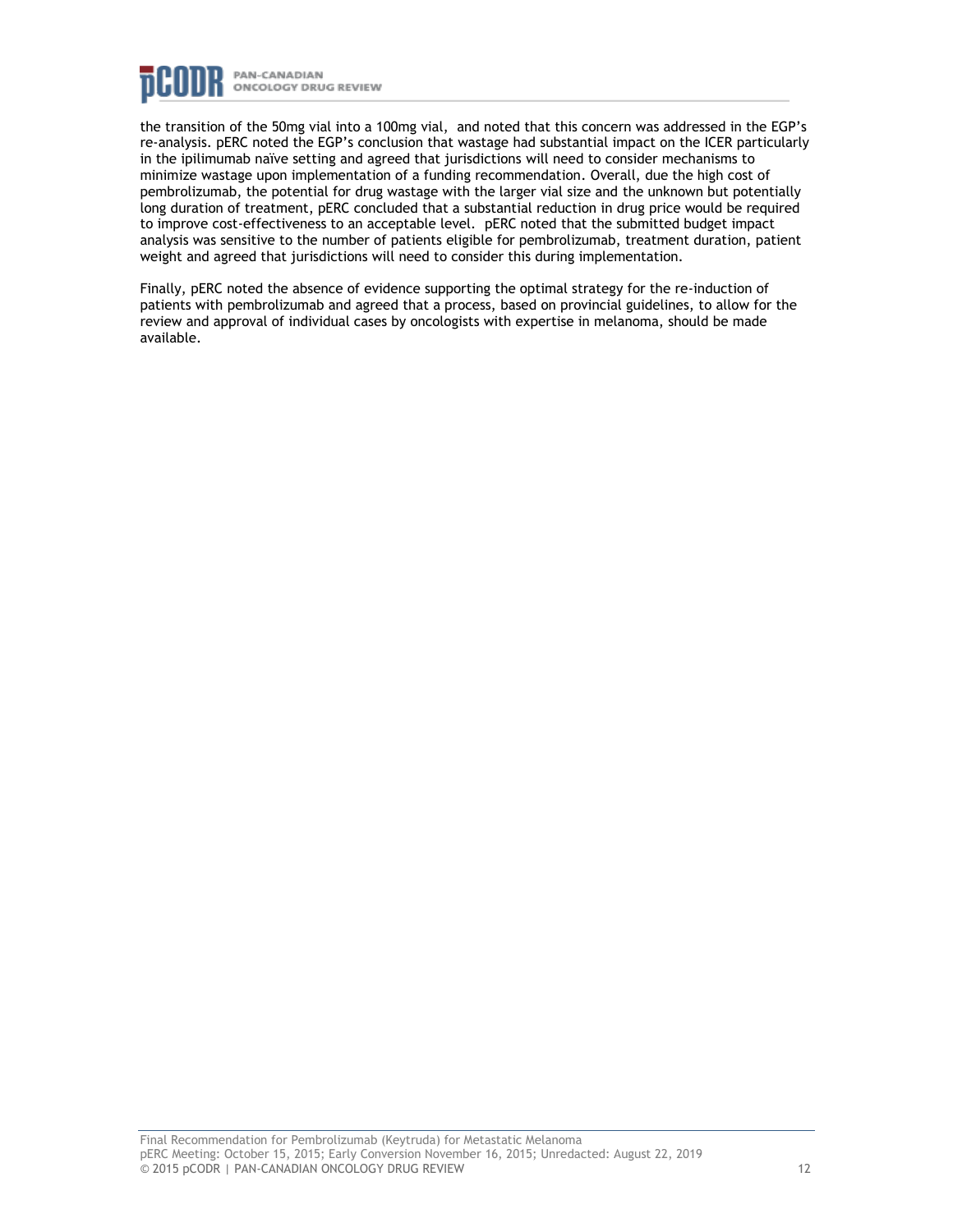# **DRUG AND CONDITION INFORMATION**

| <b>Drug Information</b>               | Immunomodulatory agent<br>50mg vial submitted for review<br>Recommended dose of 2mg/kg every 3 weeks                                                                                                                                                          |
|---------------------------------------|---------------------------------------------------------------------------------------------------------------------------------------------------------------------------------------------------------------------------------------------------------------|
| <b>Cancer Treated</b>                 | Unresectable stage III or stage IV Metastatic Melanoma                                                                                                                                                                                                        |
| <b>Burden of Illness</b>              | 6,500 Canadians diagnosed and ~1100 died of melanoma in<br>2014,<br>Unresectable stage III or stage IV melanoma carries a poor<br>prognosis. Median survival of approx. 6 months with about<br>25% of patients surviving to one year.                         |
| <b>Current Standard Treatment</b>     | Ipilimumab<br>Vemurafenib<br>Dabrafenib and/or Trametinib<br>Dacarbazine<br>Best supportive care (BSC)                                                                                                                                                        |
| <b>Limitations of Current Therapy</b> | Limited efficacy with ipilimumab, sustained response in<br>~20% of patients<br>Immune related toxicity with ipilimumab<br>Rapid progression following BRAF targeted therapies (eg.<br>BRAF +/-MEK inhibitors)<br>Toxicity and limited efficacy of dacarbazine |

# **ABOUT THIS RECOMMENDATION**

# **The pCODR Expert Review Committee (pERC)**

Recommendations are made by the pCODR Expert Review Committee following the pERC Deliberative Framework. pERC members and their roles are as follows:

- Dr. Anthony Fields, Oncologist (Chair)
- Dr. Maureen Trudeau, Oncologist (Vice-Chair)
- Dr. Scott Berry, Oncologist
- Bryson Brown, Patient Member
- Dr. Kelvin Chan, Oncologist
- Dr. Matthew Cheung, Oncologist
- Dr. Craig Earle, Oncologist
- Dr. Allan Grill, Family Physician

Dr. Paul Hoskins, Oncologist Don Husereau, Health Economist Dr. Anil Abraham Joy, Oncologist Carole McMahon, Patient Member Alternate Dr. Catherine Moltzan, Oncologist Jo Nanson, Patient Member Karen MacCurdy-Thompson, Pharmacist Danica Wasney, Pharmacist

All members participated in deliberations and voting on the initial recommendation except:

- Jo Nanson, who was the designated non-voting patient member alternate for this meeting
- Don Husereau who was excluded from voting due to a conflict of interest
- Dr. Anil Abraham Joy, who was in an observing (non-voting) capacity for orientation to pERC